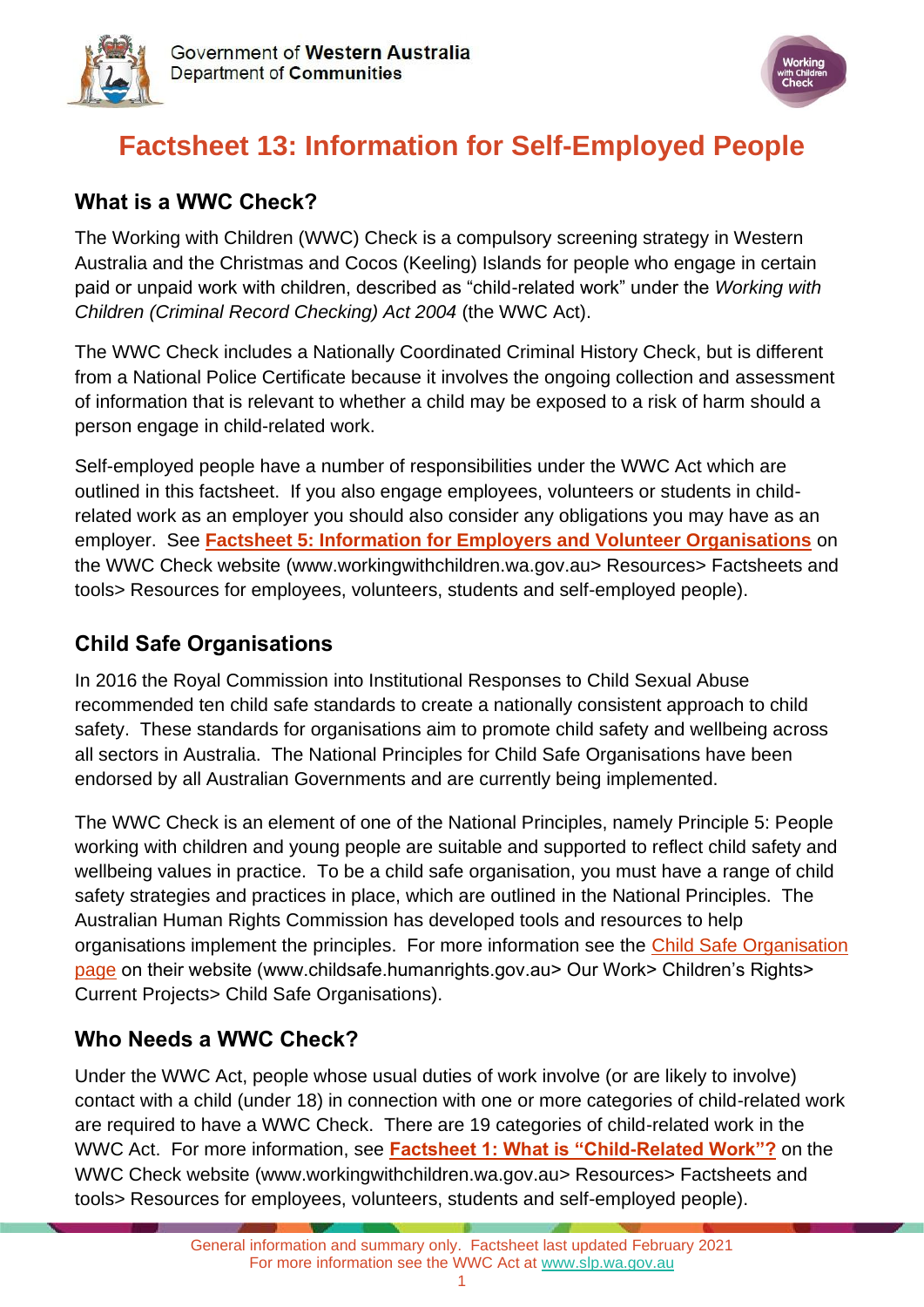The following steps will help you to identify if you are in child-related work and require a WWC Check:

| Question 1: Are you or any employees, volunteers,<br>students within your organisation doing paid,<br>unpaid or volunteer work in connection with any<br>of the categories of child-related work listed in<br>Section 6(1)(a) of the Working with Children<br>(Criminal Record Checking) Act 2004?<br>See Factsheet 1: What is "Child-Related Work"?                                                                                                                                                                                                                                    | <b>YES</b><br>Go to question 2                                              | <b>NO</b><br>A WWC Check<br>is not required                                      |
|-----------------------------------------------------------------------------------------------------------------------------------------------------------------------------------------------------------------------------------------------------------------------------------------------------------------------------------------------------------------------------------------------------------------------------------------------------------------------------------------------------------------------------------------------------------------------------------------|-----------------------------------------------------------------------------|----------------------------------------------------------------------------------|
| Question 2: Do the usual duties of the work<br>involve, or are they likely to involve, contact with a<br>child?<br>(regardless of whether there is supervision from<br>any other adult or a parent/guardian)<br><b>Contact</b> includes any form of:<br>physical contact<br>$\bullet$<br>oral communication, whether face to face,<br>by telephone or otherwise<br>electronic communication<br>but does not include contact in the normal course of<br>duties between an employer and an employee<br>(including employees under 18 years) or between<br>employees of the same employer. | <b>YES</b><br>Go to question 3                                              | <b>NO</b><br>A WWC Check<br>is not required                                      |
| <b>Question 3: Does an exemption apply?</b><br>To see if an exemption applies<br>see <b>Factsheet 2 Child-Related Work and</b><br><b>Exemptions</b>                                                                                                                                                                                                                                                                                                                                                                                                                                     | <b>YES</b><br>If an exemption<br>applies a WWC<br>Check is not<br>required. | <b>NO</b><br>If no<br>exemption<br>applies a<br><b>WWC Check is</b><br>required. |

## **Exemptions**

Certain people don't need to have a WWC Check and must not apply for one. Following are some examples of exemptions. For a full list, read the information in **[Factsheet 2: Child-](https://workingwithchildren.wa.gov.au/docs/default-source/default-document-library/factsheet-2-child-related-work-and-exemptions-2015.pdf)[Related Work and Exemptions](https://workingwithchildren.wa.gov.au/docs/default-source/default-document-library/factsheet-2-child-related-work-and-exemptions-2015.pdf)** on the WWC Check website

[\(www.workingwithchildren.wa.gov.au>](http://www.workingwithchildren.wa.gov.au/) Resources> Factsheets and tools> Resources for employees, volunteers, students and self-employed people).

- Volunteers and unpaid students on placement who are under 18 years of age.
- Short term visitors to Western Australia carrying out child-related work during the period of two weeks after their arrival in Western Australia, and for no more than two weeks in any period of 12 months.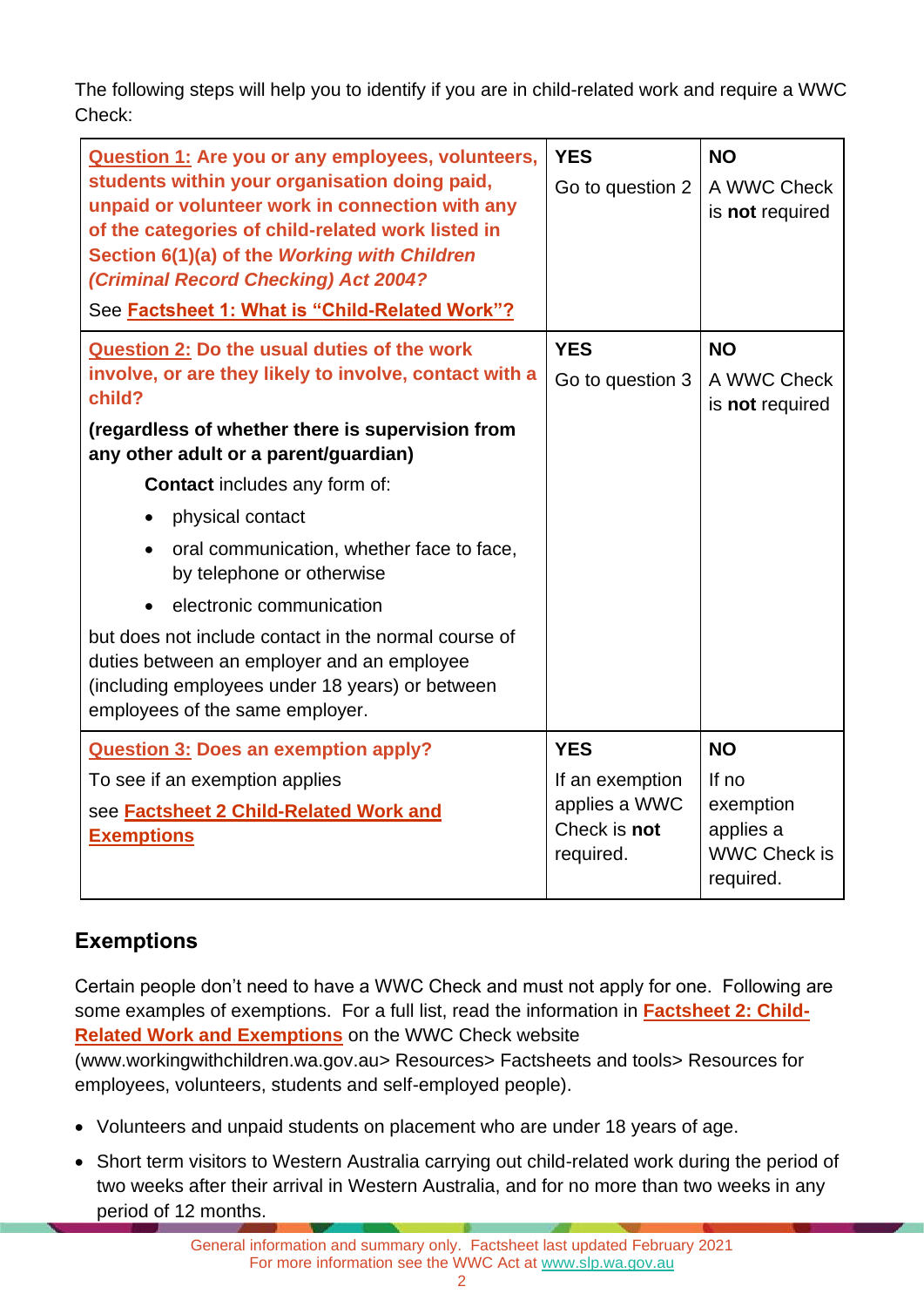- Parents volunteering in many activities where their child is also involved. This exemption **does not** apply to parents volunteering at overnight camps attended by their children.
	- **Note**: To improve safety many organisations have policies that require self-employed contractors who do not engage in child-related work or are exempt from applying for a WWC Check to obtain a National Police Certificate.

# **Applying for a WWC Check**

The WWC Check application form is available at authorised Australia Post outlets throughout the state. A list of these can be found at [www.auspost.com.au.](https://auspost.com.au/locate/?services=86) Forms can also be requested from the WWC Screening Unit. For instructions on how to complete an application form read **[Completing a Working with Children Check Application Form: Instructions for](https://workingwithchildren.wa.gov.au/docs/default-source/default-document-library/completing-the-working-with-children-check-application-form-instructions-for-applicants.pdf)  [Employees, Volunteers, Students and Self-Employed People \(the applicant\)](https://workingwithchildren.wa.gov.au/docs/default-source/default-document-library/completing-the-working-with-children-check-application-form-instructions-for-applicants.pdf)** on the WWC Check website [\(www.workingwithchildren.wa.gov.au>](http://www.workingwithchildren.wa.gov.au/) Resources> Factsheets and tools> Resources for employees, volunteers, students and self-employed people).

As a self-employed person you may be contacted by the WWC Screening Unit to obtain further information, such as missing personal information or clarification of the child-related work. If you fail to provide the information required within the specified time your application may be deemed to have been withdrawn and you must not engage in child-related work.

If you do not have sufficient identification *or* if you live in a remote community and are unable to access an authorised Australia Post outlet, contact the WWC Screening Unit to find out how to apply.

#### **Renewing a WWC Card**

WWC Cards are valid for three years (unless cancelled sooner). If you are continuing your child-related work you must renew your WWC Check before it expires. There are two ways to renew:

- complete and submit an online renewal form on the WWC Check website, if eligible; or
- complete a WWC Check application form and lodge it at authorised Australia Post outlet.

You should re-apply at least one month before your current WWC Card expires and no earlier than three months.

## **Outcome of the WWC Check**

If your application for a WWC Check is successful, you will be issued with an Assessment Notice, in the form of a WWC Card. A valid WWC Card permits you to engage in child-related work and remains valid for three years unless cancelled sooner. It is also transferable across paid, unpaid and volunteer work and across all categories of child-related work. Once you hold a WWC Card your eligibility to continue to hold it may be re-assessed if you have a new relevant charge or conviction which indicates you may harm a child while engaging in childrelated work.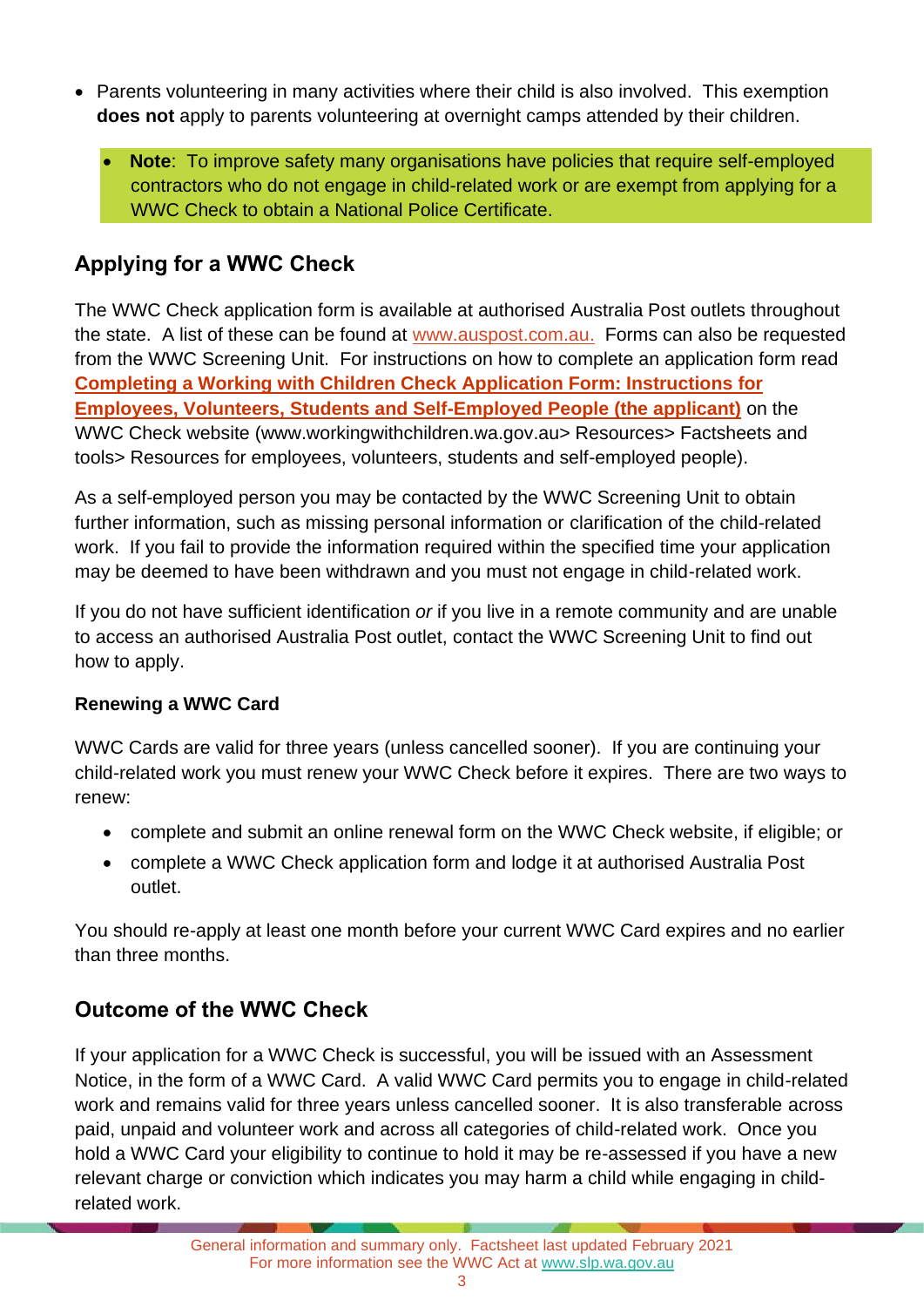A Negative Notice is issued where the WWC Screening Unit has identified a risk of harm to a child should the person engage in child-related work. This can occur when you first apply for a WWC Check or if you are re-assessed while holding a WWC Card. A Negative Notice prohibits you from engaging in any child-related work and remains current unless cancelled under the WWC Act.

An Interim Negative Notice may be issued in some cases when the WWC Screening Unit receives information relevant to the immediate safety of children (e.g. a charge or conviction for a relevant offence). This prohibits a person from engaging in child-related work during the assessment or re-assessment until a final decision is made.

#### **Obligations and Responsibilities**

As a self-employed person you have obligations under the WWC Act. Not complying with your obligations can result in a **fine of up to \$60,000 and five years imprisonment.** For more information about the offences and penalties read **[Factsheet 14: Offences and](https://workingwithchildren.wa.gov.au/docs/default-source/default-document-library/factsheet-14-offences-and-penalties-for-self-employed-people-2015.pdf)  [Penalties for Self-Employed People](https://workingwithchildren.wa.gov.au/docs/default-source/default-document-library/factsheet-14-offences-and-penalties-for-self-employed-people-2015.pdf)** on the WWC Check website [\(www.workingwithchildren.wa.gov.au>](http://www.workingwithchildren.wa.gov.au/) Resources> Factsheets and tools> Resources for employees, volunteers, students and self-employed people).

If you also engage employees, volunteers or students in child-related work as an employer you should also consider any obligations and responsibilities you may have; see **[Factsheet 5:](https://workingwithchildren.wa.gov.au/docs/default-source/default-document-library/factsheet-5-information-for-employers-and-volunteer-organisations-2015.pdf)  [Information for Employers and Volunteer Organisations](https://workingwithchildren.wa.gov.au/docs/default-source/default-document-library/factsheet-5-information-for-employers-and-volunteer-organisations-2015.pdf)** and **[Factsheet 6: Offences and](https://workingwithchildren.wa.gov.au/docs/default-source/default-document-library/factsheet-6-offences-and-penalties-for-employers-and-volunteer-organisations-2015.pdf)  [Penalties for Employers and Volunteer Organisations](https://workingwithchildren.wa.gov.au/docs/default-source/default-document-library/factsheet-6-offences-and-penalties-for-employers-and-volunteer-organisations-2015.pdf)** on the WWC Check website [\(www.workingwithchildren.wa.gov.au>](http://www.workingwithchildren.wa.gov.au/) Resources> Factsheets and tools> Resources for employers and organisations).

Below is a list of your obligations as a self-employed person:

- You must not engage in child-related work unless you have a current WWC Card or have applied for one within the required time. See **[Factsheet 1: What is "Child-Related](https://workingwithchildren.wa.gov.au/docs/default-source/default-document-library/factsheet-1-what-is-child-related-work-2015.pdf)  [Work"?](https://workingwithchildren.wa.gov.au/docs/default-source/default-document-library/factsheet-1-what-is-child-related-work-2015.pdf)**
- You must apply for a WWC Check within the time stated if asked to do so by the WWC Screening Unit.
- You must renew your WWC Card before it expires if you are continuing to engage in child-related work.
- You must not engage in child-related work if you have been convicted of a Class 1 offence committed when an adult.
- You must return your WWC Card to the WWC Screening Unit as soon as practicable after being convicted of a Class 1 offence committed when an adult or if your WWC Card is cancelled by the WWC Screening Unit.
- If you are issued with an Interim Negative Notice or Negative Notice you must:
	- o not engage in any child-related work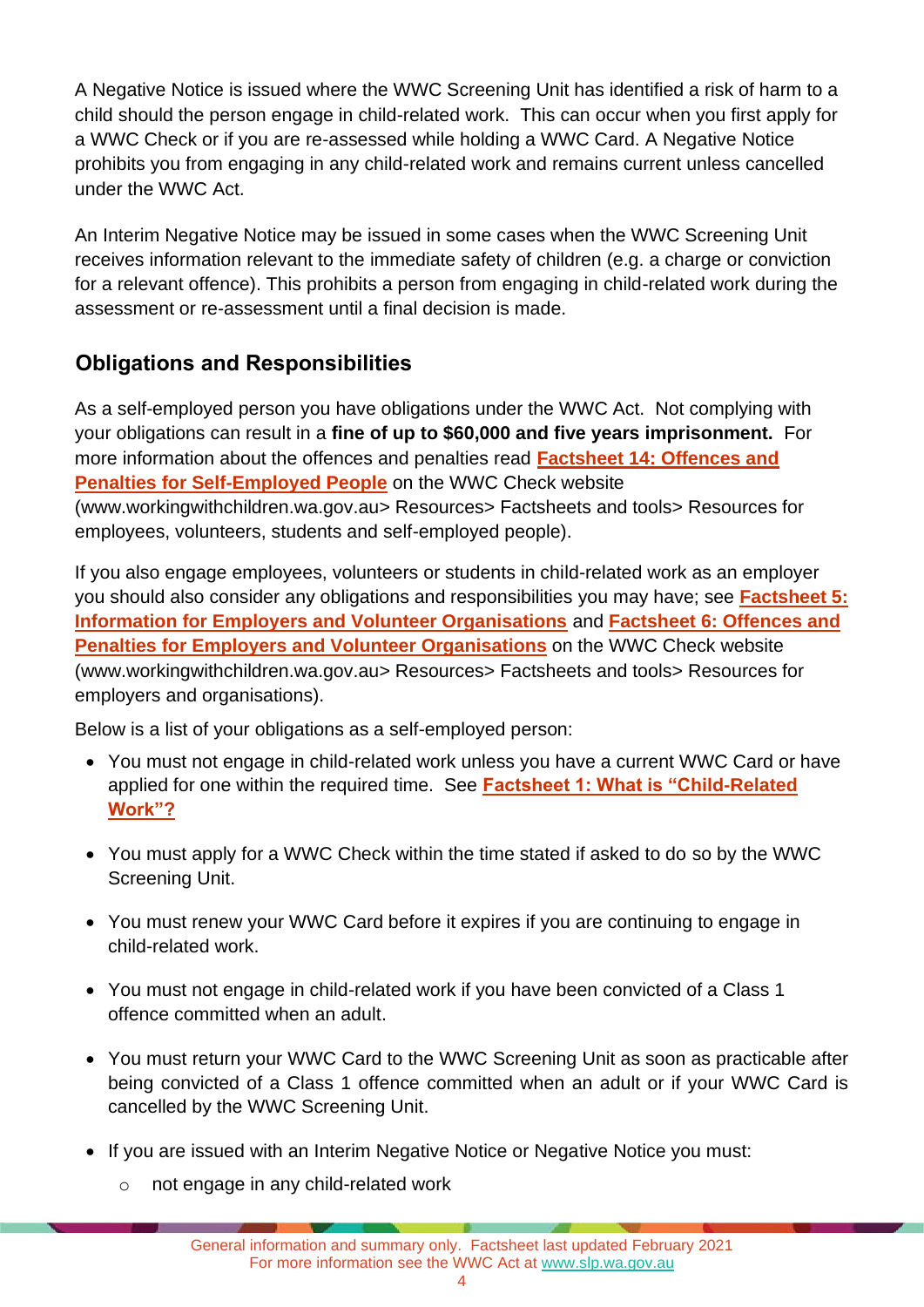- o if you have a WWC Card you must return it to the WWC Screening Unit as soon as practicable after being issued with an Interim Negative Notice or Negative Notice.
- If you have a relevant change (this is when a person is charged with or convicted of a Class 1 or Class 2 offence) in your criminal record while you are in child-related work you must:
	- $\circ$  give written notice to the WWC Screening Unit as soon as practicable. You are not required to give any details of the change in your record, except that a change has occurred.
	- If you have a relevant change in your criminal record after you have applied for a WWC Card, or for cancellation of a Negative Notice, and the WWC Screening Unit has not yet finalised your application (pending application), you must give written notice to the WWC Screening Unit of the relevant change as soon as practicable.
- If your WWC Card has been cancelled because you had a relevant change in your criminal record while you were not engaging in any child-related work, you must re-apply for a WWC Check *before* you re-start child-related work.
- You must not give false or misleading information to the WWC Screening Unit.

Below is a list of responsibilities and actions recommended by the WWC Screening Unit to help you comply with your obligations:

- Identify which of the listed categories of child-related work you engage in. See **[Factsheet](https://workingwithchildren.wa.gov.au/docs/default-source/default-document-library/factsheet-1-what-is-child-related-work-2015.pdf)  [1: What is 'Child-Related Work'?](https://workingwithchildren.wa.gov.au/docs/default-source/default-document-library/factsheet-1-what-is-child-related-work-2015.pdf)**
- In some cases, you will not commit an offence if you don't have a WWC Card or pending application for one as long as your child-related work is for no more than five days within any calendar year. More information about the five day defence is below.
- Keep adequate records that demonstrate compliance with the WWC Act. You may be asked to provide records to demonstrate your compliance by the WWC Screening Unit.
- You should update your address and employment details on the WWC Check website when they change.
- If you are issued with an Interim Negative Notice you cannot withdraw your application for a WWC Card.

## **The Five Day Threshold and Defence**

It is an offence to engage in child-related work without a current WWC Card or having applied for one. However, the WWC Act allows reasonable flexibility to enable employers, volunteer organisations and education providers to deliver services in unforeseen circumstances, such as the illness of a worker. The "threshold" is different for individuals (employees, volunteers, students and self-employed) and employers, volunteer organisations and education providers.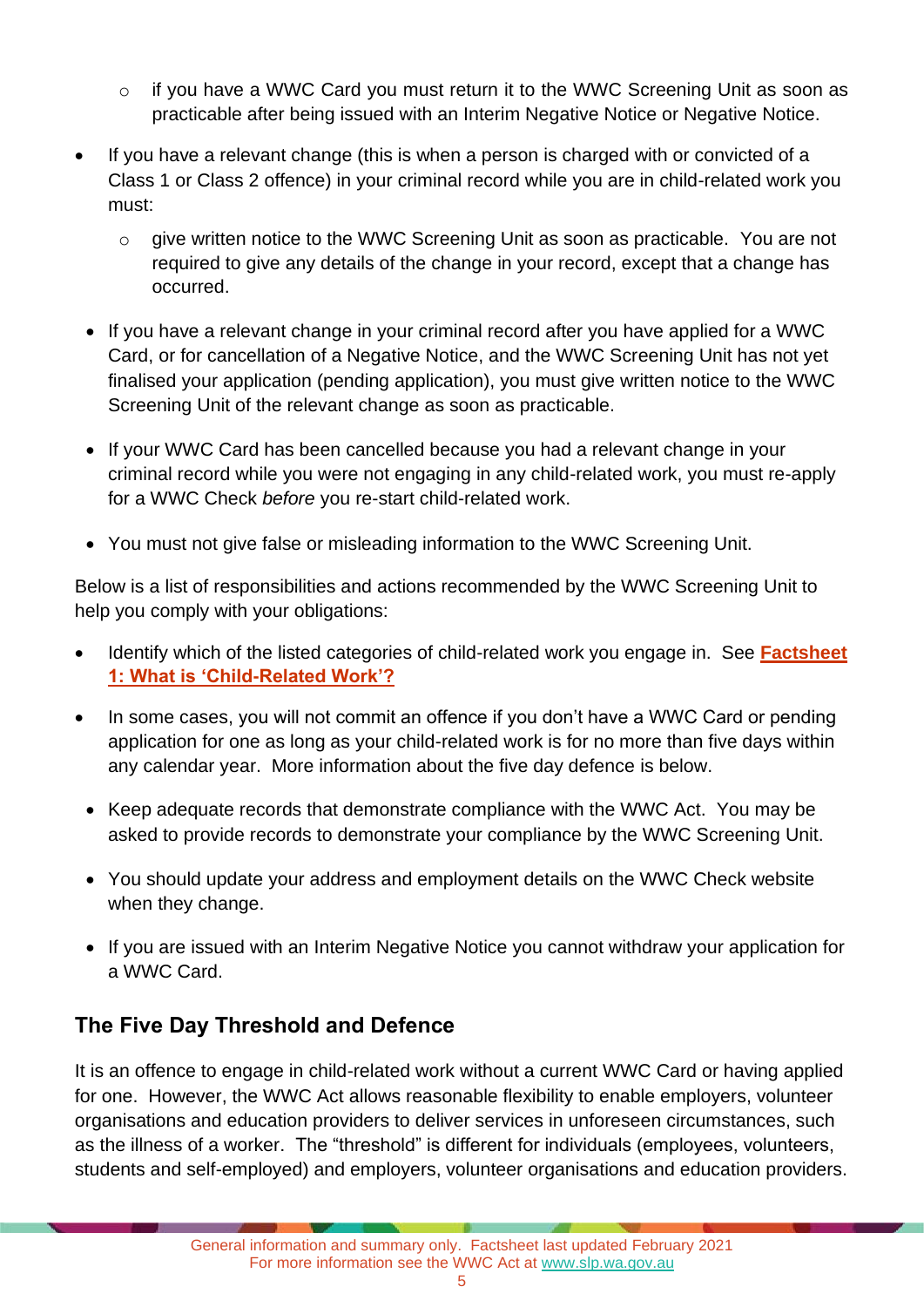For individuals (employees, volunteers, students and self-employed), the five day threshold is a 'defence'. It allows most people to be engaged in child-related work on no more than five days during a calendar year without a WWC Check.

It also gives individuals flexibility as they are not committing a breach of the Act if they suddenly find that they are required to engage in child-related work, for example if their role changes to include child-related work.

However, this defence does not apply to everyone and is not available to:

- people convicted of a Class 1 offence when an adult
- people in child-related work with a licensed child care service
- people who have been issued with a notice from the WWC Screening Unit confirming that their WWC Card has been cancelled because they have:
	- o had a change in their criminal record; and
	- o advised they are no longer in child-related work
- people who have withdrawn their application for a WWC Check after being required to apply by a "S16 Notice" or "S17 Notice". These are notices issued by the WWC Screening Unit after it is notified by an employer or by the Police that a person has been charged with or convicted of an offence that may make it inappropriate for them to carry out child-related work
- people who have withdrawn their application for a WWC Check after giving notice to the WWC Screening Unit of a relevant change in their criminal record. When advised of a relevant change the WWC Screening Unit is required to treat it as an application for a further WWC Check. The five day defence does not apply to people who are reassessed under this provision or withdraw from this automatic application process
- people who have withdrawn their application after receiving a "Proposal to issue a Negative Notice" letter inviting them to make a submission
- people whose WWC Card is being re-assessed after Police have notified the WWC Screening Unit of a new charge or conviction which makes it inappropriate for them to continue to be in child-related work.
- people who are no longer in child-related work and who have been charged or convicted of a Class 1 or Class 2 offence since their current WWC Card was issued.
- people who have a current Negative Notice or Interim Negative Notice.

As a self-employed person if you do not apply for a WWC Check because you do not engage in child-related work for more than five days in a calendar year, you still have obligations under the WWC Act while in engaging in this work which include to:

- report in writing any relevant change in their criminal record to the WWC Screening Unit, and
- cease child-related work immediately if convicted of a Class 1 offence when an adult.